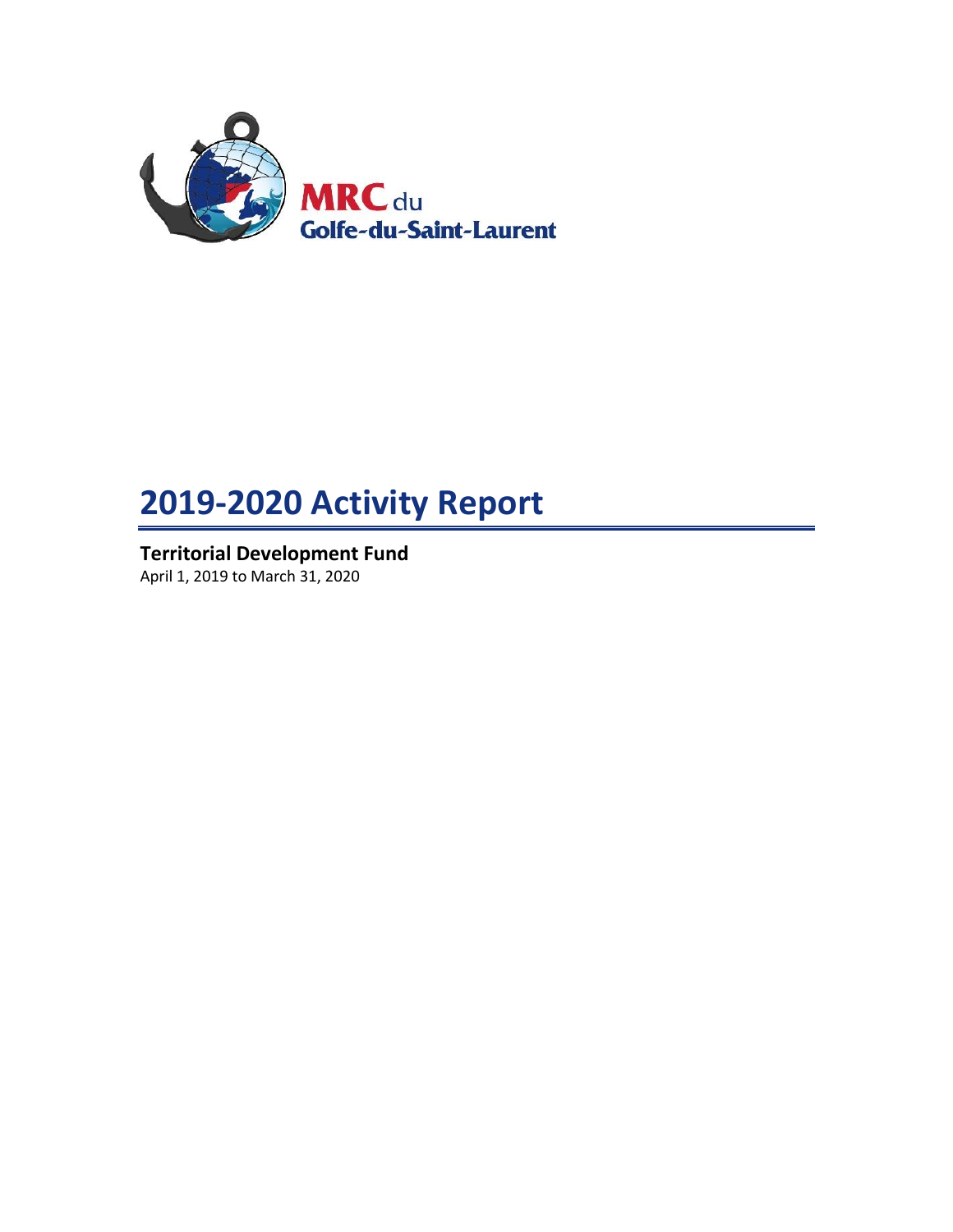### **I N T R O D U C T I O N**

The MRC du Golfe-du-Saint-Laurent is pleased to present their activity report demonstrating the investments under the Territorial Development Fund (FDT) between April 1, 2019 and March 31, 2020.

## **FINANCIAL ENVELOPE FOR THE TERRITORIAL DEVELOPMENT FUND**

Here is the amount received for the Territorial Development Fund:

| Ministère des Affaires municipales et de l'Occupation du territoire <sup>1</sup> | \$1,077,903.00 |
|----------------------------------------------------------------------------------|----------------|
|                                                                                  |                |

### **Total financial envelope 81,077,903.00**

 $\overline{\phantom{a}}$ 

# **I N T E R V E N T I O N P R I O R I T I E S**

The MRC du Golfe-du-Saint-Laurent defines each intervention priority and the projects that received funding under this fund during the period of this report.

#### **Priority 1**  $\triangleright$  **The implementation of its mandate regarding land planning and development of the territory**

- Modification and adoption of the Land Use and Development Plan;
- Revision of the risk coverage and fire safety plan;
- Preparation of the plan for the management of residual materials;
- Information about the management of leases of recreational sites.

| <b>Projects</b>                                                                                                                                 | Total cost of<br>project | Amount<br>allocated | Amount<br>disbursed | <b>Balance</b><br>payable |
|-------------------------------------------------------------------------------------------------------------------------------------------------|--------------------------|---------------------|---------------------|---------------------------|
| <b>MRC du Golfe-du-Saint-Laurent</b><br>Land Planner - Work and steps in view of<br>adoption of the Land Use and Development<br>Plan of the MRC | \$58,154.33              | \$58,154.33         | \$58,154.33         |                           |
| <b>Total</b>                                                                                                                                    | \$58,154.33              | \$58,154.33         | \$58,154.33         |                           |

<sup>1</sup> The budget allocated to the Rural Development Fund represents an amount of \$264,269 and this amount is included in the \$1,077,903 for the Territorial Development Fund.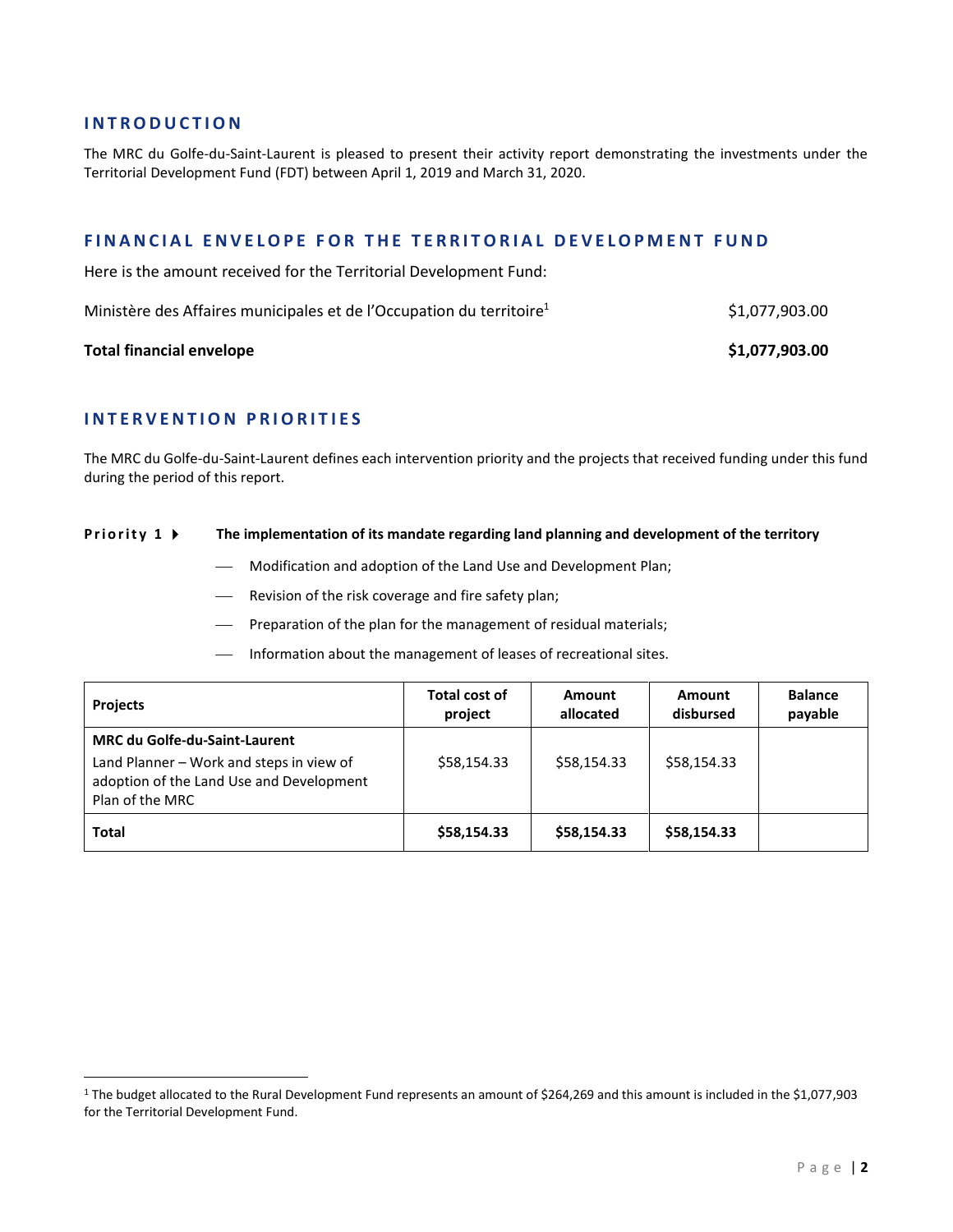#### **Priority 2 •** The support to local municipalities in professional expertise or to establish sharing of services (social, **cultural, tourist, environmental, technological or other)**

 $-$  Support and sharing of services to the municipalities of the MRC;

Support and sharing of expertise for all municipal services (urban planning, services, fire, etc.).

| <b>Projects</b>                                                                                        | Amount<br>allocated | Amount<br>disbursed<br>2019-2020 | <b>Balance</b><br>payable |
|--------------------------------------------------------------------------------------------------------|---------------------|----------------------------------|---------------------------|
| <b>MRC du Golfe-du-Saint-Laurent</b><br>Signalisation Route Blanche                                    | \$20,000.00         | \$5,689.01                       | \$14,310.99               |
| <b>MRC du Golfe-du-Saint-Laurent</b><br>Fire extinguishers for the Municipality of Gros-Mecatina       | \$14,113.94         | \$14,113.94                      |                           |
| <b>MRC du Golfe-du-Saint-Laurent</b><br>Fire extinguishers for the Municipalité de la Côte-Nord du GSL | \$23,723.70         | \$23,723.70                      |                           |
| <b>MRC du Golfe-du-Saint-Laurent</b><br>Fire extinguishers for the Municipality of Blanc-Sablon        | \$24,285.65         | \$24,285.65                      |                           |
| <b>MRC du Golfe-du-Saint-Laurent</b><br>Fire extinguishers for the Municipality of Bonne-Esperance     | \$24,059.42         | \$24,059.42                      |                           |
| <b>Total</b>                                                                                           | \$106,182.71        | \$91,871.72                      | \$14,310.99               |

#### **Priority 3 FI** The promotion of entrepreneurship, support of entrepreneurship and the enterprise

- Foster the creation and/or maintenance of sustainable jobs;
- Provide continuous support to entrepreneurs with the realization of their project (business plan, studies, references);
- Promote social development and support the promoters of social economy enterprises;
- Accompany, support technically and/or financially potential entrepreneurs or those who are already active (consultation activities, orientation, reference, support in training);
- Provide and ensure the management of the programs offered to our clientele: (Young Promoters, support to the self-employed worker, Fund for the development of social economy enterprises, employment assistance services);
- Provide and ensure the management of investment funds such as the Local Investment Fund (FLI) and the Local Solidarity Fund (FLS).

| <b>Projects</b>                                                             | Total cost of<br>project | Amount<br>allocated | Amount<br>disbursed<br>2019-2020 | <b>Balance</b><br>payable |
|-----------------------------------------------------------------------------|--------------------------|---------------------|----------------------------------|---------------------------|
| 9247-6715 Quebec Inc.<br>Engage a business to obtain a fishing boat<br>plan | \$20,000.00              | \$7,500.00          | \$7,500.00                       |                           |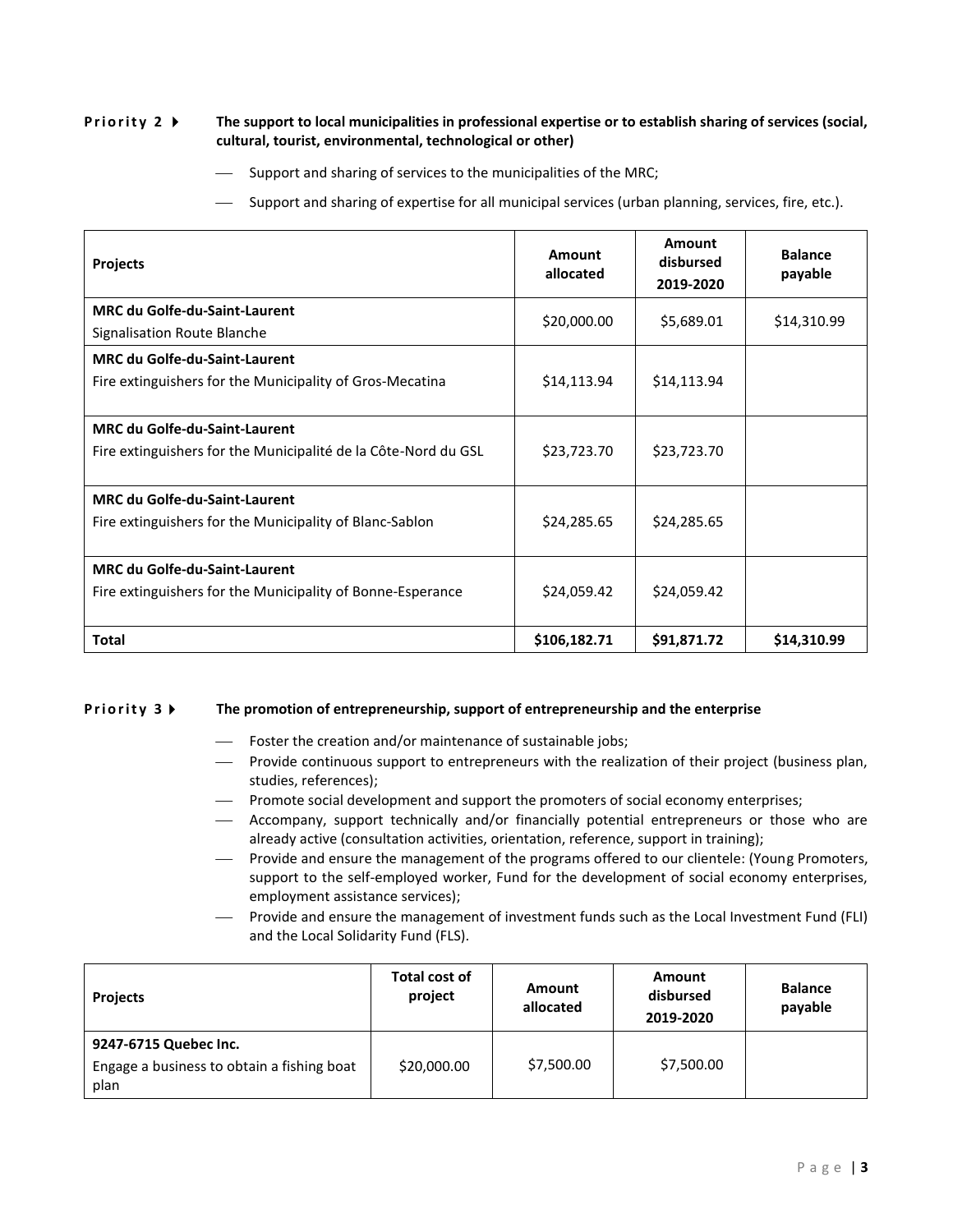| <b>Municipality of Blanc Sablon</b><br>Summer Camp 2019                    | \$25,096.00  | \$2,450.00   | \$2,450.00   |            |
|----------------------------------------------------------------------------|--------------|--------------|--------------|------------|
| <b>Richard Monger</b><br>Fishing enterprise                                | \$90,139.77  | \$7,500.00   |              | \$7,500.00 |
| <b>Development Agents</b><br>Work carried out by the development<br>agents | \$173,496.94 | \$173,496.94 | \$173,496.94 |            |
| <b>Total</b>                                                               | \$308,732.71 | \$190,946.94 | \$183,446.94 | \$7,500.00 |

## **Priority 4**  $\blacktriangleright$  The mobilization of communities and support towards the realization of strategic projects to improve **living environments, in particular in the areas of social, cultural, economic and environmental**

 Establish partnerships and financially support community organizations in order to improve the quality of life of our residents in the following areas and with the following clientele: seniors, families, young people, fishing, aquaculture, agri-food, tourism, leisure, economic diversification, training of the work force, transport, telecommunications, environment, fire safety.

| <b>Projects</b>                                                                                              | <b>Total cost of</b><br>project | Amount<br>allocated | Amount<br>disbursed<br>2019-2020 | <b>Balance payable</b> |
|--------------------------------------------------------------------------------------------------------------|---------------------------------|---------------------|----------------------------------|------------------------|
| <b>MRC de Manicougan</b>                                                                                     |                                 |                     |                                  |                        |
| <b>Travelling Assembly of MRC</b>                                                                            | \$50,000.00                     | \$9,000.00          | \$9,000.00                       |                        |
| <b>MRC de Manicougan</b>                                                                                     |                                 |                     |                                  |                        |
| Travelling for technical committee (FARR)                                                                    | \$10,000.00                     | \$1,800.00          | \$1,800.00                       |                        |
| <b>MRC de Manicougan</b>                                                                                     |                                 |                     |                                  |                        |
| Opening of the region file                                                                                   | \$20,000.00                     | \$3,600.00          | \$2,030.03                       | \$1,569.97             |
| <b>MRC le Golfe-du-Saint-Laurent</b>                                                                         |                                 |                     |                                  |                        |
| Engage the services of Louis Lavergne of<br>L4 Communications as a consultant in<br>communications 2019-2020 | \$18,200.00                     | \$9,100.00          | \$7,805.44                       | \$1,294.56             |
| <b>Municipality of Blanc Sablon</b>                                                                          |                                 |                     |                                  |                        |
| Summer Camp 2019                                                                                             | \$26,096.00                     | \$14,074.40         | \$11,259.52                      | \$2,814.88             |
| Golden Age Club of Kegaska                                                                                   |                                 |                     |                                  |                        |
| Purchase and renovation of a trailer for<br>the community of Kegaska - A place of<br>our own                 | \$50,743.64                     | \$20,312.64         | \$20,312.64                      |                        |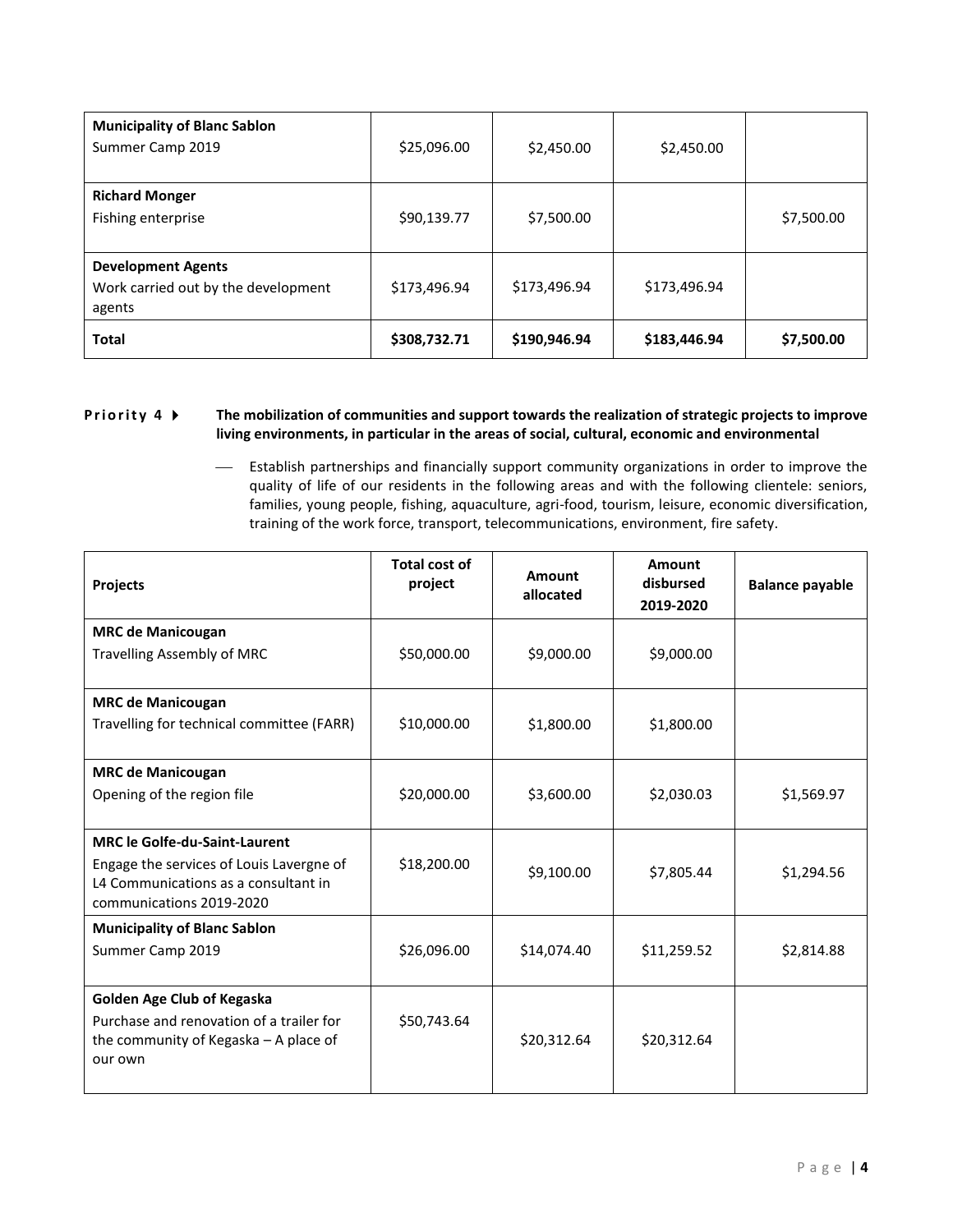| <b>Kegaska Sports Committee</b><br>Hire a coordinator                                                                         | \$11,005.09  | \$8,904.58  | \$8,323.23  |             |
|-------------------------------------------------------------------------------------------------------------------------------|--------------|-------------|-------------|-------------|
| <b>Municipality of Gros-Mecatina</b><br>Purchase of Bambi Bucket                                                              | \$19,637.32  | \$7,637.32  | \$6,109.86  | \$1,527.46  |
| <b>CEDFOB</b><br>Start a production of Rhodiola rosea on<br>the LNS                                                           | \$66,474.07  | \$34,224.07 | \$27,379.26 | \$6,844.81  |
| <b>Pêcheries Petit Havre</b><br>Purchase of a container, renovations and<br>a machine to remove fish skin                     | \$41,278.89  | \$20,639.45 | \$20,639.45 |             |
| <b>MRC Manicougan</b><br>Financial contribution - Saguenay Bridge                                                             | \$10,000.00  | \$1,800.00  | \$1,800.00  |             |
| <b>Eric Labbe</b><br>Broad band purchase - Hiring of Eric<br>Labbe, consultant- preliminary for call for<br>project financing | \$5,500.00   | \$5,500.00  |             | \$5,500.00  |
| <b>Municipality of Saint-Augustin</b><br>Improve fire-security in order to reduce<br>possible losses                          | \$33,585.21  | \$28,250.92 | \$28,250.92 |             |
| <b>Hotel Motel Blanc-Sablon</b><br>Improve the lodging offer                                                                  | \$3,343.69   | \$1,671.85  | \$1,671.85  |             |
| <b>Harbour Authority of Chevery</b><br>Repair floating docks                                                                  | \$30,015.00  | \$2,013.50  | \$1,610.80  | \$402.70    |
| The Whiteley Museum/Association for<br>the development of tourism<br>Archaelogical feasibility study                          | \$10,500.00  | \$9,450.00  | \$7,560.00  | \$1,890.00  |
| <b>Municipality of Blanc Sablon</b><br>Safety of our seniors                                                                  | \$7,048.35   | \$6,043.51  | \$4,834.81  | \$1,208.70  |
| <b>Voyages Coste</b><br>Recovery of Voyages Coste                                                                             | \$105,000.00 | \$35,000.00 | \$17,500.00 | \$17,500.00 |
| Realm<br>Purchase of school bus                                                                                               | \$30,292.01  | \$15,146.00 | \$12,116.80 | \$3,029.20  |
| Municipalité de la Côte-Nord du Golfe-<br>du-Saint-Laurent<br>Purchase of a truck to ensure safety of<br>citizens             | \$46,689.50  | \$31,489.50 | \$25,191.60 | \$6,297.90  |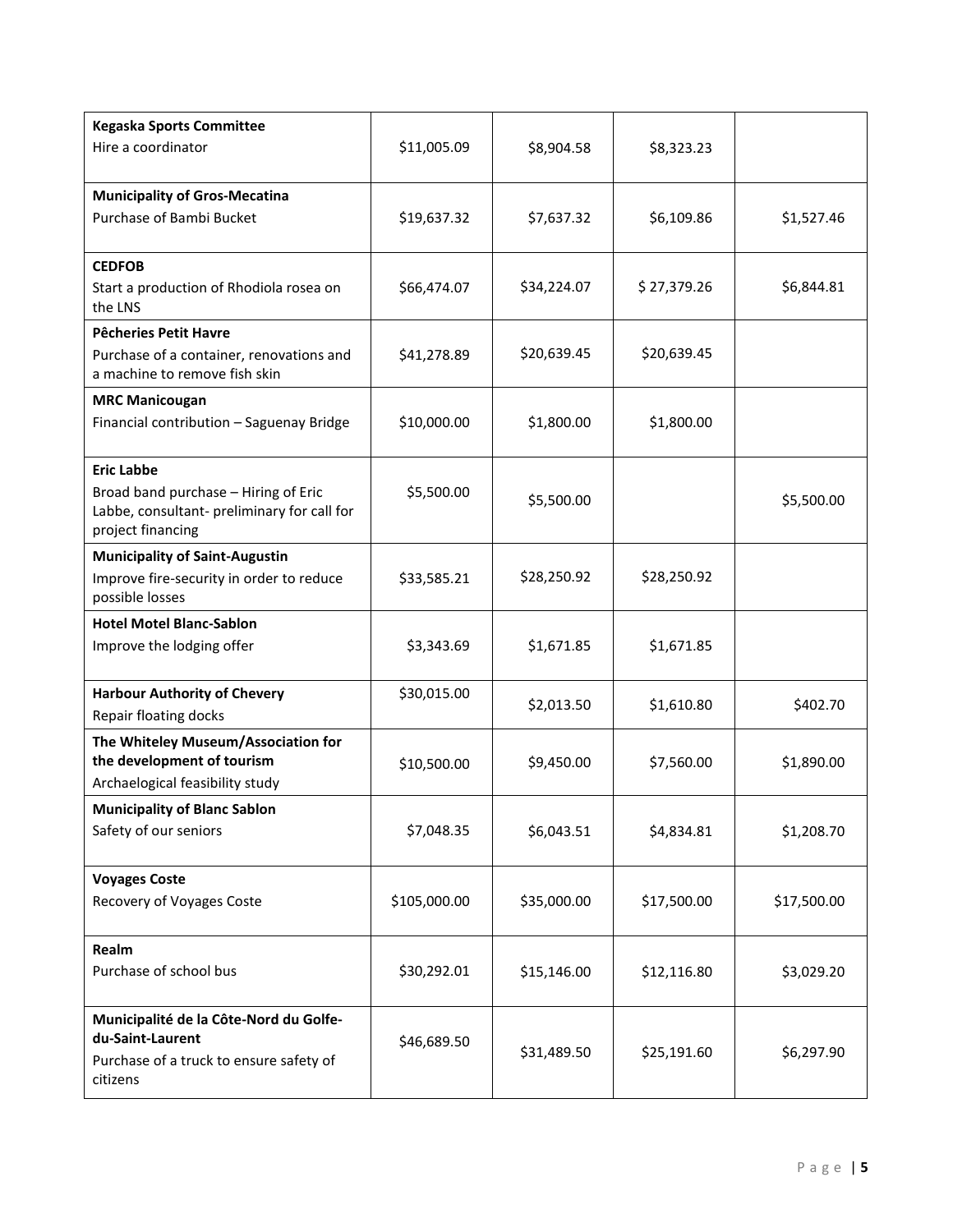| <b>MRC Manicougan</b><br>Partnership to improve the welcome and<br>experience of visitors | \$150,000.00 | \$5,040.00   |              | \$5,040.00  |
|-------------------------------------------------------------------------------------------|--------------|--------------|--------------|-------------|
| <b>Commission Scolaire du Littoral</b><br>Mecatina School Community playground            | \$191,217.92 | \$25,000.00  | \$20,000.00  | \$5,000.00  |
| Realm<br>Seal foundry pot                                                                 | \$16,958.49  | \$8,479.25   | \$6,783.40   | \$1,695.85  |
| East-west economic development<br>corporation<br>Multisport complex feasibility study     | \$4,500.00   | \$4,050.00   | \$3,240.00   | \$810.00    |
| Municipality de la Côte-Nord du Golfe-<br>du-Saint-Laurent<br>Door to door fire security  | \$15,527.85  | \$13,537.17  |              | \$13,537.17 |
| <b>MRC de Manicouagan</b><br>Exploratory study for airline services on<br>the North Shore | \$30,510.00  | \$5,491.80   | \$5,491.80   |             |
| <b>Total</b>                                                                              | \$898,228.03 | \$327,721.73 | \$250,711.41 | \$75,963.20 |

# **Priority 5**  $\triangleright$  The establishment, funding and implementation of sectoral agreements for local and **regional development with government departments or agencies**

 Work in collaboration with other organizations, government departments or others (MRC, Assembly of the MRCs of the North Shore) in order to agree on the sectoral agreements.

| <b>Projects</b>                                                                                                                        | <b>Amounts</b><br>Committed<br>2019-2020 | Amount<br>disbursed | <b>Balance</b><br>payable |
|----------------------------------------------------------------------------------------------------------------------------------------|------------------------------------------|---------------------|---------------------------|
| Territorial partnership agreement with the North Shore<br>Quebec Arts and letter council                                               | \$6,300.00                               |                     | \$6,300.00                |
| <b>Northern Biofood Development Sectorial Agreement</b><br>For year for 5 years - MAMH and MAPAQ                                       | \$150,000.00                             |                     | \$150,000.00              |
| <b>Tourism and Maritime Industry Sectorial Agreement</b><br><b>MAMH</b>                                                                | \$275,000.00                             |                     | \$275,000.00              |
| Sectorial agreement for strengthening support of<br>Municipalities in the MRC du Golfe-du-Saint-Laurent<br>For year for 3 years - MAMH | \$100,000.00                             |                     | \$100,000.00              |
| Total                                                                                                                                  | \$531,300.00                             |                     | \$531,300.00              |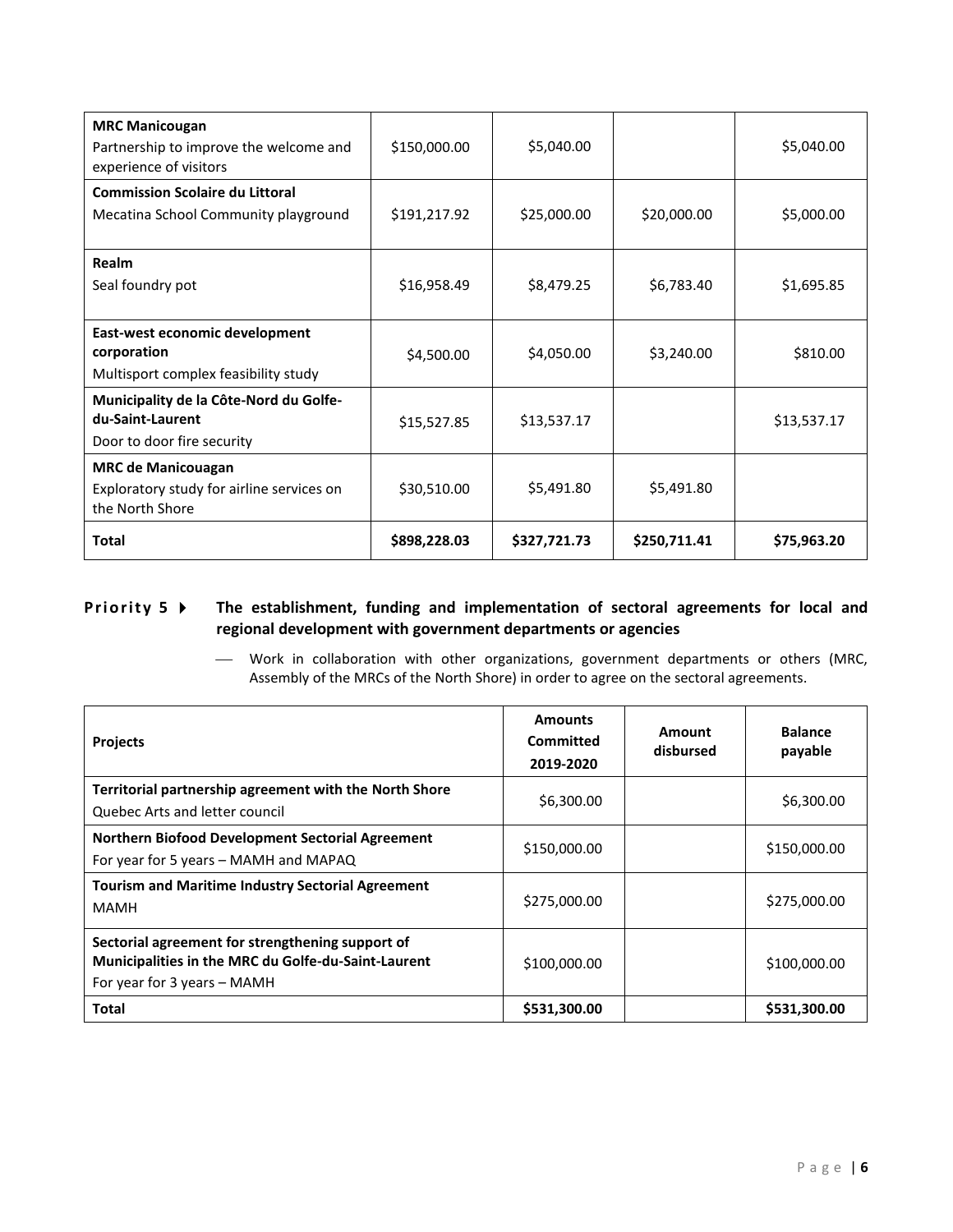# PROJECTS/HEALTHY COMMUNITIES DEVELOPMENT SUPPORT FUND

| <b>Projects</b>                                                                            | Total cost of<br>project | Amount<br>allocated | Amount<br>disbursed<br>2019-2020 | <b>Balance payable</b> |
|--------------------------------------------------------------------------------------------|--------------------------|---------------------|----------------------------------|------------------------|
| <b>Municipality of Blanc Sablon</b><br>Healthy lifestyle habits at the community<br>center | \$5,937.90               | \$5,344.11          | \$4,275.29                       | \$1,068.82             |
| <b>Commission Scolaire du Littoral</b><br>Training zone at Netagamiou school               | \$32,119.71              | \$10,000.00         | \$8,000.00                       | \$2,000.00             |
| <b>Commission Scolaire du Littoral</b><br>Mecatina School playground                       | \$191,217.92             | \$10,000.00         | \$8,000.00                       | \$2,000.00             |
| <b>Total</b>                                                                               | \$229,275.53             | \$25,344.11         | \$20,275.29                      | \$5,068.82             |

# **Priority 6**  $\triangleright$  The support for rural development within the MRC of Golfe-du-Saint-Laurent

- The well-being of the population (sports and leisure);
- Job creation;
- Proximity services;
- Communication.

| <b>Projects</b>                                                                                                            | <b>Total cost of</b><br>project | Amount<br>allocated | Amount<br>disbursed | <b>Balance</b><br>payable |
|----------------------------------------------------------------------------------------------------------------------------|---------------------------------|---------------------|---------------------|---------------------------|
| <b>CJAS Community Radio</b><br>Equipment purchase to upgrade<br>telecommunication systems                                  | \$18,337.09                     | \$4,031.09          | \$4,031.09          |                           |
| <b>Prehospitalization services</b><br>Purchase of a stretcher/stryker Power-pro                                            | \$24,115.62                     | \$21,615.62         | \$20,272.63         |                           |
| <b>CEDFOB</b><br>Purchase of materials to moniter the<br>health of the beehives                                            | \$11,863.00                     | \$10,676.70         | \$8,541.36          | \$2,135.34                |
| La Romaine Community development<br>committee<br>Rearrange community playground at<br>Marie Sarah school                   | \$36,641.92                     | \$23,226.32         | \$18,581.06         | \$4,645.26                |
| Golden Age Club of Kegaska<br>Purchase and renovation of a trailer for<br>the community of Kegaska - A place of<br>our own | \$50,743.64                     | \$25,000.00         | \$25,000.00         |                           |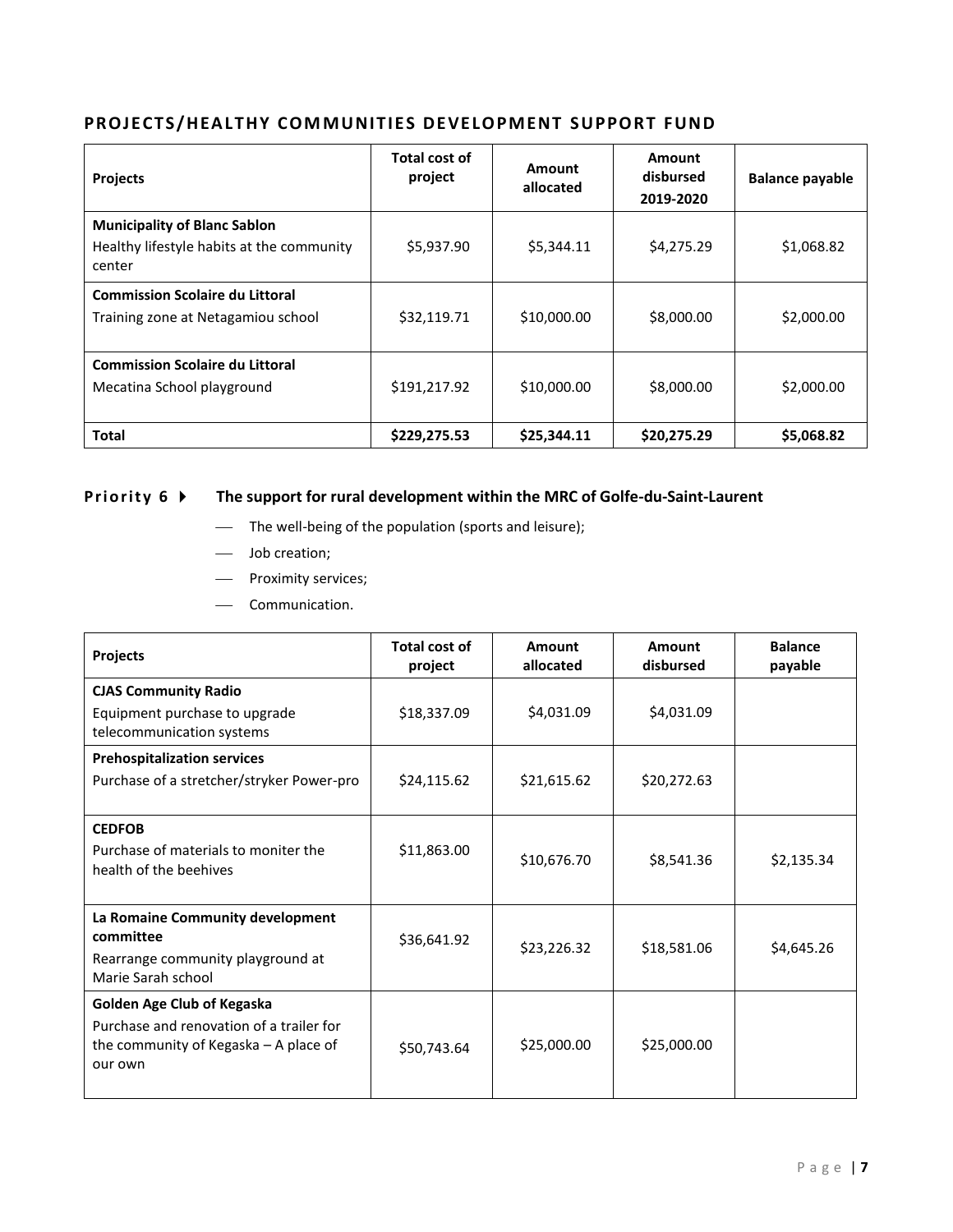| <b>Local Table for seniors LNS</b><br>Elaborate a calendar for seniors and<br>outlining the special events and activities | \$9,877.19   | \$8,277.19   | \$6,621.75   | \$1,655.44  |
|---------------------------------------------------------------------------------------------------------------------------|--------------|--------------|--------------|-------------|
| East-West economic development<br>corporation<br>Update handicap toilets/showers                                          | \$30,865.20  | \$24,131.69  | \$19,305.35  | \$4,826.34  |
| <b>LNS Prehospitalization services</b><br>Construct a prototype of a sled to respond<br>to their needs                    | \$10,913.25  | \$9,768.41   | \$7,814.73   | \$1,953.68  |
| <b>Municipality of Blanc Sablon</b><br>Municipal library improvement                                                      | \$15,930.80  | \$14,337.72  | \$11,470.18  | \$2,867.54  |
| <b>Chevery Harbour Authority</b><br>Repair of floating docks                                                              | \$30,015.00  | \$25,000.00  | \$20,000.00  | \$5,000.00  |
| <b>Municipality of Bonne Esperance</b><br>Insulate, ventilate and renovate<br>Community center Old Fort                   | \$26,239.06  | \$20,879.86  | \$16,703.89  | \$4,175.97  |
| <b>Municipality of Bonne Esperance</b><br>Insulate, ventilate and renovate<br>Community center St. Paul's                 | \$26,239.06  | \$21,371.52  | \$17,097.22  | \$4,274.30  |
| <b>Commission Scolaire du Littoral</b><br>Training zone Netagamiou School                                                 | \$32,119.71  | \$991.74     | \$793.39     | \$198.35    |
| <b>Commission Scolaire du Littoral</b><br>Mecatina School Community playground                                            | \$191,217.92 | \$25,000.00  | \$20,000.00  | \$5,000.00  |
| <b>TOTAL</b>                                                                                                              | \$515,610.12 | \$234,307.86 | \$196,307.86 | \$36,732.22 |